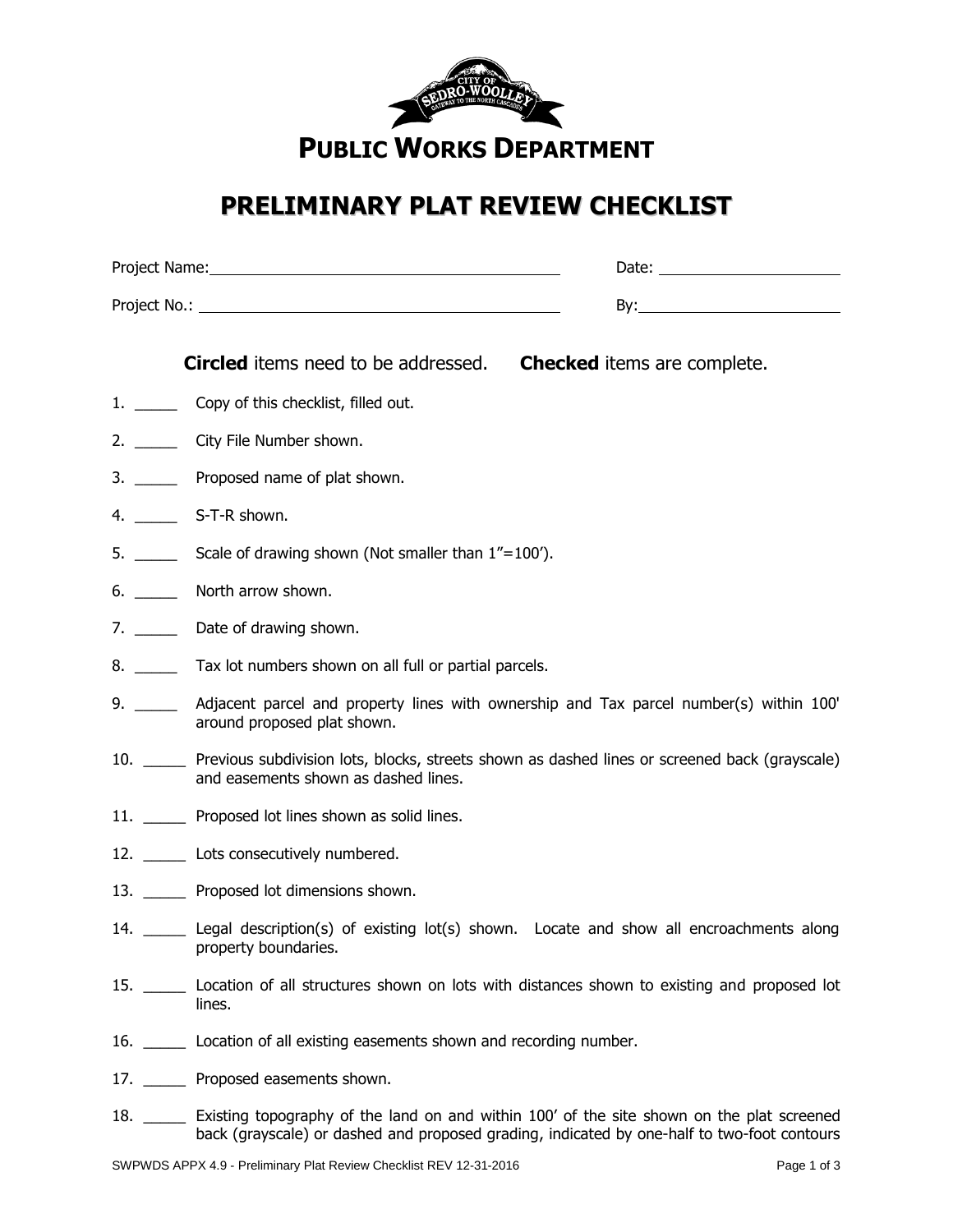for slopes less than 20% and five-foot contours for slopes greater than 20%. **Necessary unless waived by Director.** Orthophoto 'evidence' is not an acceptable substitute.

- 19. \_\_\_\_\_ Proposed contours or proposed daylight lines, side slopes top of berm, maximum water elevation, WQ elevation, cell bottom elevations, and access road with slopes, proposed contours or daylight lines for proposed R/D facilities, to ensure that preliminary design fits with the proposed lot layout.
- 20. \_\_\_\_\_\_ Location and extent of significant natural features on and adjacent to the site shown. Including streams, wetlands, views, significant trees, bodies of water, etc.
- 21. \_\_\_\_\_ Label significant features with names, classifications, buffers, areas, etc.
- 22. \_\_\_\_\_ Adjacent parcel and property lines with ownership and Tax parcel number(s) within 100' around proposed plat shown.
- 23. Existing and proposed utility locations shown.
- 24. Layout of proposed lots, streets, pedestrian walkways shown.
- 25. \_\_\_\_\_ Parcels of land intended to be dedicated to City shown.
- 26. \_\_\_\_\_\_ Building setback lines (BSBL), building envelopes, or building footprints shown along proposed lot lines. Building footprints required if PRD.
- 27. Typical roadway section(s) shown.
- 28. Proposed access/driveway locations for all lots.
- 29. \_\_\_\_\_\_ Vicinity map indicating the proposed subdivision and all properties within 500' of the proposed subdivision shown. Scale should be indicated, and appropriate to quickly identify project location.
- 30. \_\_\_\_\_ Existing Protected Critical Area (PCA) boundaries including streams, ponds, wetlands, natural drainage courses and other surface water, as well as top of slope for steep slopes on or within 100' of the site shown. Buffers and/or setbacks also.
- 31. \_\_\_\_\_ Location, width, classification (Principal, Secondary, or Collector Arterial, Minor Collector, Local Access), and names of existing abutting streets shown.
- 32. \_\_\_\_\_ Name, address and phone number of developer shown.
- 33. Name and address of each property owner shown.
- 34. Name, address and phone number of PLS shown.
- 35. \_\_\_\_\_ PLS signature and seal shown.
- 36. \_\_\_\_\_ Health Department approval for on-site systems.
- 37. Letters of water and sewer availability signed within one year of the date of application.
- 38. \_\_\_\_\_ Location and size of open space.
- 39. \_\_\_\_\_ Preliminary Stormwater Site Plan (SSP), complete with narrative addressing the minimum requirements contained in the SWMMWW and an appropriate Downstream Analysis.
- 40. \_\_\_\_\_ Survey of the proposed subdivision certified by a registered land surveyor that it is a true and